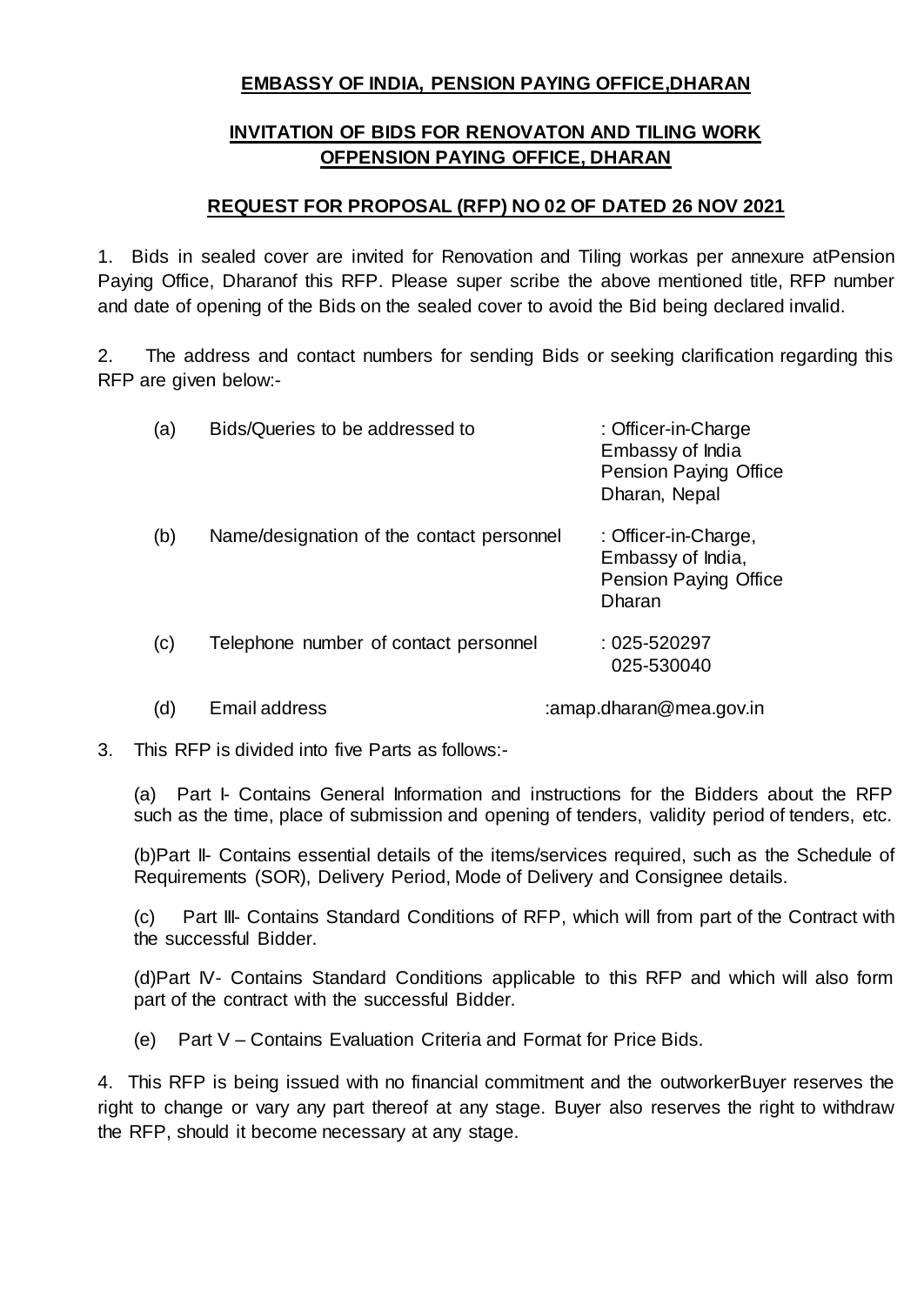# **PART I- GENERAL INFORMATION AND INSTRUCTIONS FOR THE BIDDERS**

1. **Last date and time for depositing the Bids:** 24 Dec 2021by 1430 hrs. The sealed Bidshould be deposited/reach by the due date and time. The responsibility to ensure this lies with the Bidder.

2. **Manner of depositing the Bids:** Sealed Bids should be deposited in a Tender Box at the address given above so as to reach by due date and time. Late tenders will not be considered. No responsibility will be taken for delay or no-delivery no-receipt of Bid documents. Bids sent by Fax or E-mail will not be considered.

3. **Time and date for opening of Bids:** 1500hrs on 24Dec 2021(If due to any exigency, the due date for opening of the Bids is declared a closed holiday, the Bids will be opened on the next working day at the same time or on any other day/time, as intimated by the Buyer).

4. **Location of the Tender Box:** Officer-in Charge, Embassy of India, Pension Paying Office, Dharan. Only those Bids that are found in the tender box will be opened. Bids dropped in the wrong Tender Box will be rendered invalid.

5. **Place of Opening of the Bids:** Officer-in- Charge, Embassy of India, Pension Paying Office, Dharan. The Bidders may depute their representatives, duly authorized in writing, to attend the opening of Bids on the due date and time. Rates and important commercial/technical clauses quoted by all Bidders will be read out is the presence of the representatives of all the Bidders. This event will not be postponed due to non-presence of your representative.

6. **Single Bid System:** Each bidder shall submitted only one Bid (Technical &Financial).

7. **Forwarding of Bids:** Bids should be forwarded by Bidders under their original memo/letter pad inter alia furnishing details like TIN number, VAT/CST number, Bank address with EFT Account if applicable, etc and complete postal & e-mail address of their office.

8. **Clarification regarding contents of the RFP:** A prospective bidder who requires clarification regarding the contents of the bidding documents shall notify to the Buyerin writing about the clarifications sought not late than 07 (seven) days prior to the date of opening of the Bids. Copies of the query and clarification by the Buyer will be sent to all prospective bidders who have received the bidding documents.

9. **Modification and withdrawal of Bids:** A Bidder may modify or withdraw his bid after submission provided that the written notice of modification or withdrawal is received by the Buyerprior to deadline prescribed for submission of bids. A withdrawal notice should reach the purchaser not later than the deadline for submission of bids. No bid may be withdrawn in the interval between the deadline for submission of bids andexpiration of the period of bid validity specified. Withdrawal of a bid during this period will result in Bidder's forfeiture of bid security.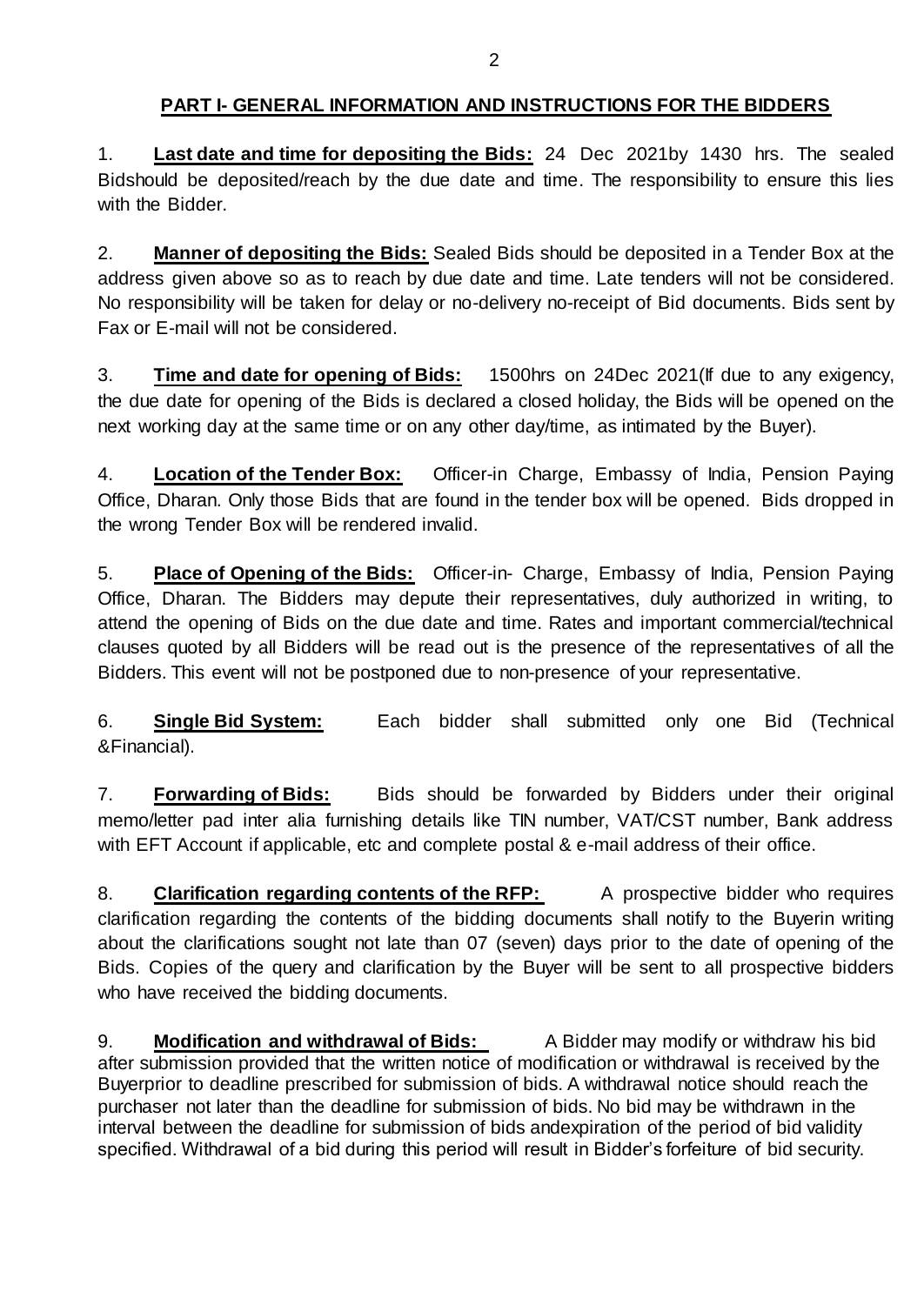10. **Clarification regarding contents of the Bids:** During evaluation and comparison of bids, the Buyer may, at its discretion, ask the bidder for clarification of his bid. The request of clarification will be given in writing and no change in prices or substance of the bid will be sought, offered or permitted. No post-bid clarification on the initiative of the bidder will be entertained.

11. **Rejection of Bids:** Canvassing by the Bidder in any form, unsolicited letter and posttender correction may invoke summary rejection with forfeiture of EMD. Conditional tenders will be rejected.

12. **Unwillingness to quote:** Bidders unwilling to quote should ensure that intimation to his effect reaches before the due date and time of opening of the Bid, failing which the defaulting Bidder maybe delisted for the given range of items as mentioned in this RFP.

13. **Validity of Bids:** The Bids should remain valid till 180 days from the last date of submission of the Bids.

14. **Earnest Money Deposit:** Bidders are required to submit Earnest Money Deposit (EMD) of NRs 75000.00. The EMD may be submitted in the form of a Bank Guarantee from any of the public sector Banks or a private sector Bank authorized to conduct government business or account payee cheque. EMD is to remain valid for a period offorty-five days beyond the final bid validity period. EMD of the unsuccessful bidders will be returned to them at the earliest after expiry of the final bid validity and latest on or before the  $30<sup>th</sup>$  day after the award of the contract. The Bid Security of the successful bidder would be returned, without any interest whatsoever, after the receipt of Performance Security from them as called for in the contract. The EMD will be forfeited if the bidder withdraws or amends,impairs or derogates from the tender in any respect within the validity period of their tender.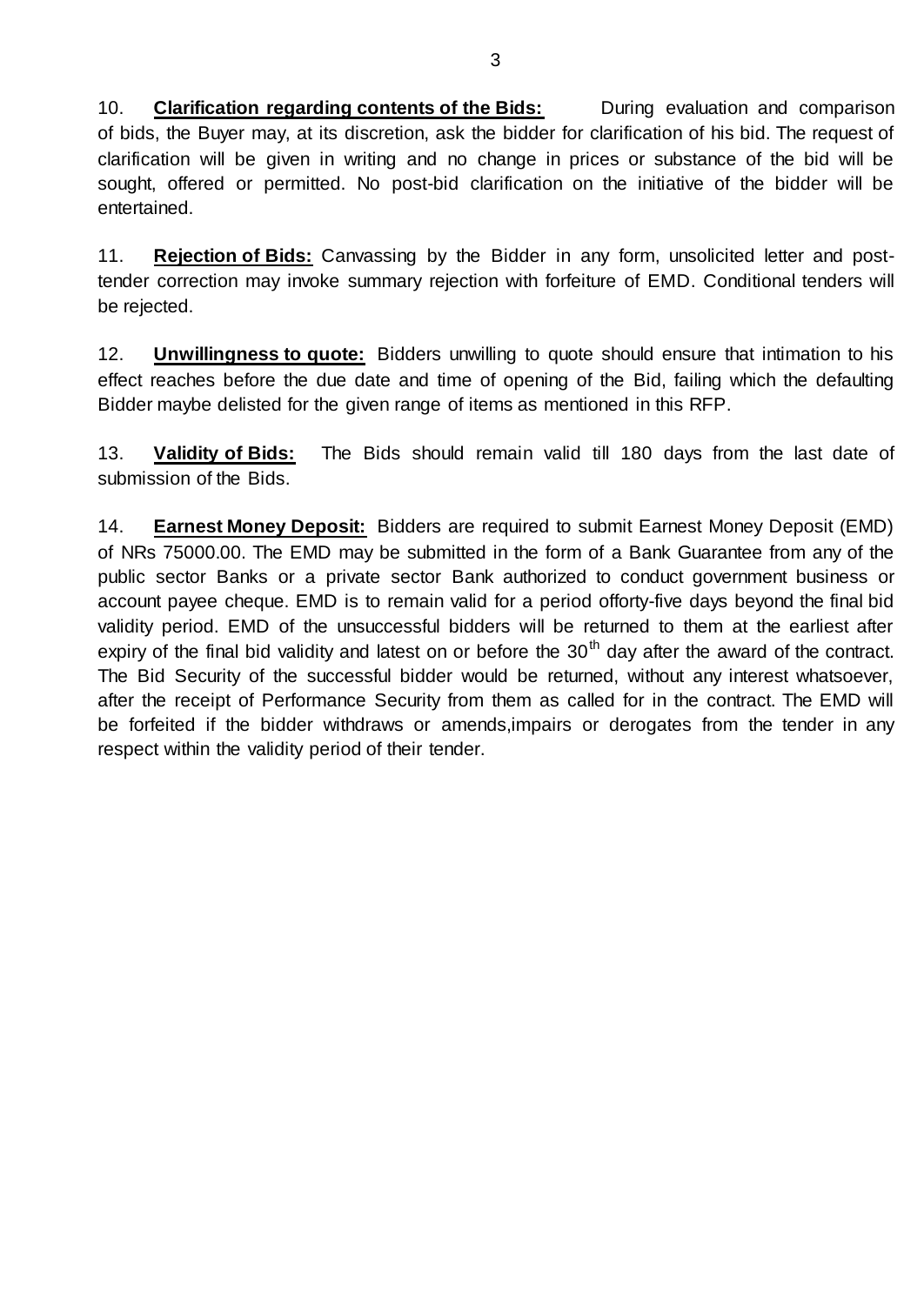# **PART II- ESSENTIAL DETAILS OF THE RENOVATION AND TILING REQUIRED**

**1. Schedule of Requirement of Renovation and Tiling:** Renovation and Tiling work of Pension Paying Office is required :-

## **(a) Renovation of 01 x Store Shed behind MI Room of PPO Dharan**

| (i)               | <b>Dismentling CGI Sheet</b>        | 643.50 Sq ft |
|-------------------|-------------------------------------|--------------|
| (ii)              | Dismental of old brick wall         | 100.35 Cu ft |
| (iii)             | Brick Masonary work (1:4 c/m ratio) | 128.27 Cu ft |
| (iv)              | Cement Plaster (1:4 C/m ratio)      | 917.49 Sq ft |
| (v)               | M/S Black Pipe                      | 368.45 Kg    |
| (v <sub>i</sub> ) | <b>CCGI Sheet roofing work</b>      | 680.00 Sq ft |
|                   | $(vii)$ Rain shed repair work       | 139.58 Sq ft |

## **(b) Renovation of Patient waiting Area in MI Room**

| (i)               | Earth excavation and leveling work    | 464.00 Cu ft |
|-------------------|---------------------------------------|--------------|
| (ii)              | Earth filling work                    | 40.95 Cu ft  |
| (iii)             | Brick masonary work for drain raising | 15.05 Cuft   |
| (iv)              | Plaster work (1:4 c/m ratio)          | 97.55 Sq ft  |
| (v)               | Brick solling work                    | 847.30 Sq ft |
| (v <sub>i</sub> ) | PCC work for flooring 1:2:4 c/m ratio | 209.98 Cu ft |
| (vii)             | MS Black pipe for post (Medium Pipe)  | 583.26 Kg    |
| (viii)            | 32mm CGI Color sheet for roofing      | 987.00 Sq ft |
| (ix)              | Drain cover grill jalli               | <b>75 KG</b> |
| (x)               | Cement punning work                   | 933.69 Sq ft |
|                   |                                       |              |

# **(c) Tiling of 02 x IB Staff Quarters**

| (i) $\vert$ Tiling Area of 02 x IB Staff Qtrs<br>1229.50 Sq ft |
|----------------------------------------------------------------|
|----------------------------------------------------------------|

2. **Completion Period:** Theabove mentioned Renovation and Tiling works would be completed within 45 days from the effective date of contract. Please note that contract can be cancelled unilaterally by the Buyer in case there is any delay or unsatisfactory work noticed. Extension of completion period will be at the sole discretion of the Buyer.

3. **Consignee details: Officer-in-Charge**

**Pension Paying Office Embassy of India Dharan, Nepal**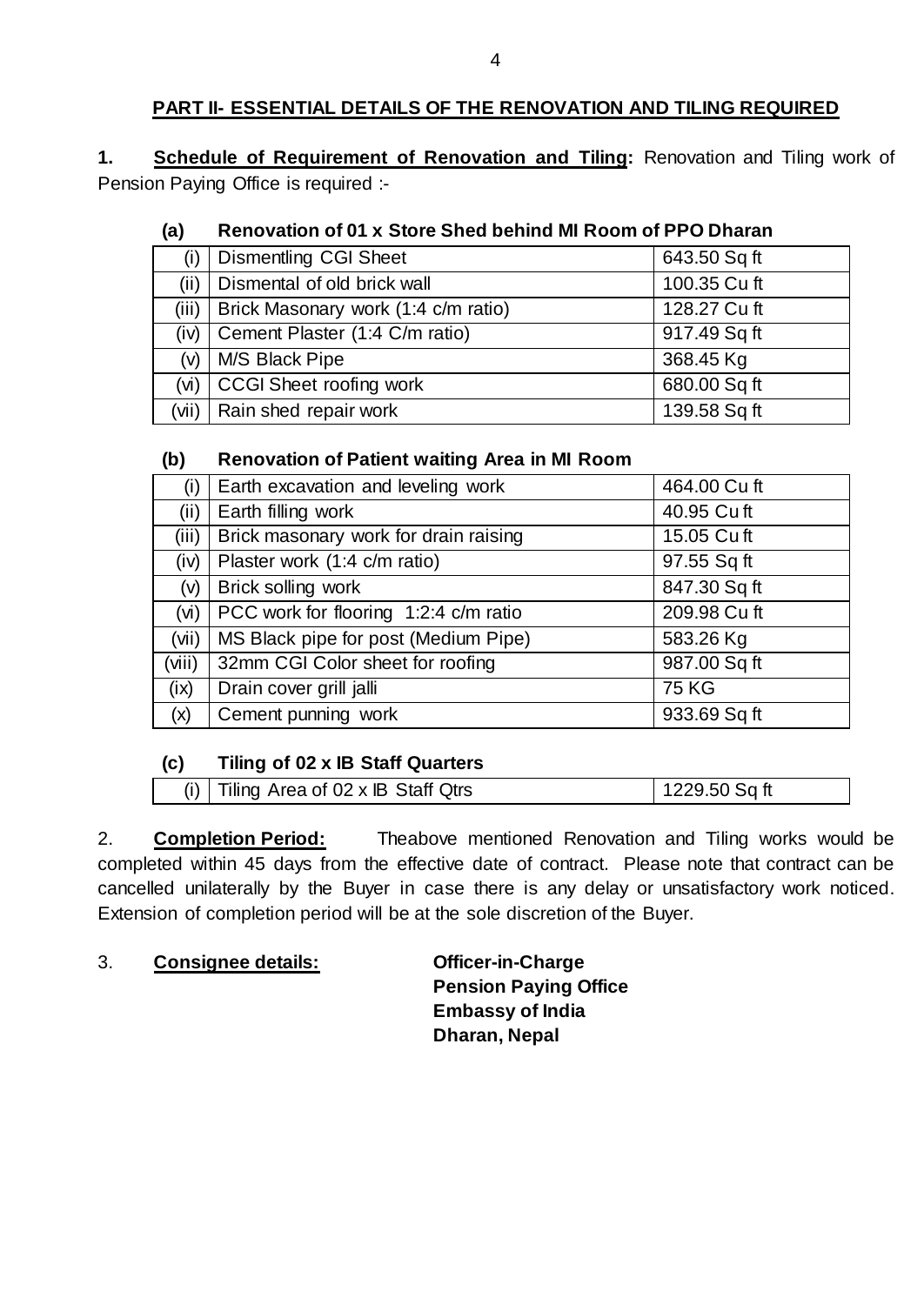### **PART III- STANDARD CONDITIONS OF RFP**

**The Bidder is required to give confirmation of their acceptance of the Standard Conditions of the Request for Proposal mentioned below which will automatically be considered as part of the contract with the successful Bidder (i.e. Contractor in the Contractor) as selected by the Buyer, Failure to do so may result in rejection of the Bid submitted by the Bidder:**

1. **Law:** The contract shall be considered and made in accordance with the laws of the Republic of India. The contract shall be governed by and interpreted in accordance with the laws of India.

2. **Effective Date of the Contract:** The contractor shall come into effect on the date of signature of both the parties on the contract (Effective Date) and shall remain valid until the completion of the obligations of the parties under the contract. The deliveries and supplies and performance of the services shall commence from the effective date of the contract.

3. **Arbitration:** All disputes or differences arising out of or in connection with the contract shall be settled by bilateral discussions. Any dispute, disagreement or question arising out of or relating to the contract or relating to work or performance. Which will cannot be settled amicably, may be resaved through arbitration.

4. **Penalty for use of Undue influence:** The contractorundertakes that he has not given, offered or promised to give, directly or indirectly, any gift, consideration, reward, commission, fees, brokerage or inducement to any person in service of the buyer or otherwise in procuring the Contracts or forbearing to do or for having done or forborne to do any act in relation to the obtaining or execution of the present contract of any other contract with Government of India for showing or forbearing to show favor or disfavor to any person in relation to the present Contract or any other Contract or any other Contract with the Government of India. Any breach of the aforesaid undertaking by the contractor or any one employed by him or acting on his behalf (whether with or without the knowledge of the contactor) or the commission of any offers by the seller or any one employed by him or action on his behalf, as defined in Chapter IX of the India Penal Code, 1860 or the Prevention of Corruption Act, 1986 or any other Act enacted for the prevention of corruption shall entitle the Buyerto cancel the contract and all or any other contracts with the contractor and recovery from the Seller the amount of any loss arising from such cancellation. A decision of the Buyeror his nominee to the effect that a breach of the undertaking had been committed shall be final and binding on the seller. Giving or offering of any gift, bribe or inducement or any attempt at any such act on behalf of the Seller toward any officer/employee of the Buyer of to any other person in a position to influence any officer/employee of the Buyerfor showing any favour in relation to this or any other contract, shall render the contractor to such liability/penalty as the Buyermay deem proper, including but not limited to termination of the contract, imposition of penal damages, forfeiture of the Bank Guarantee and refund of the amounts paid by the Buyer.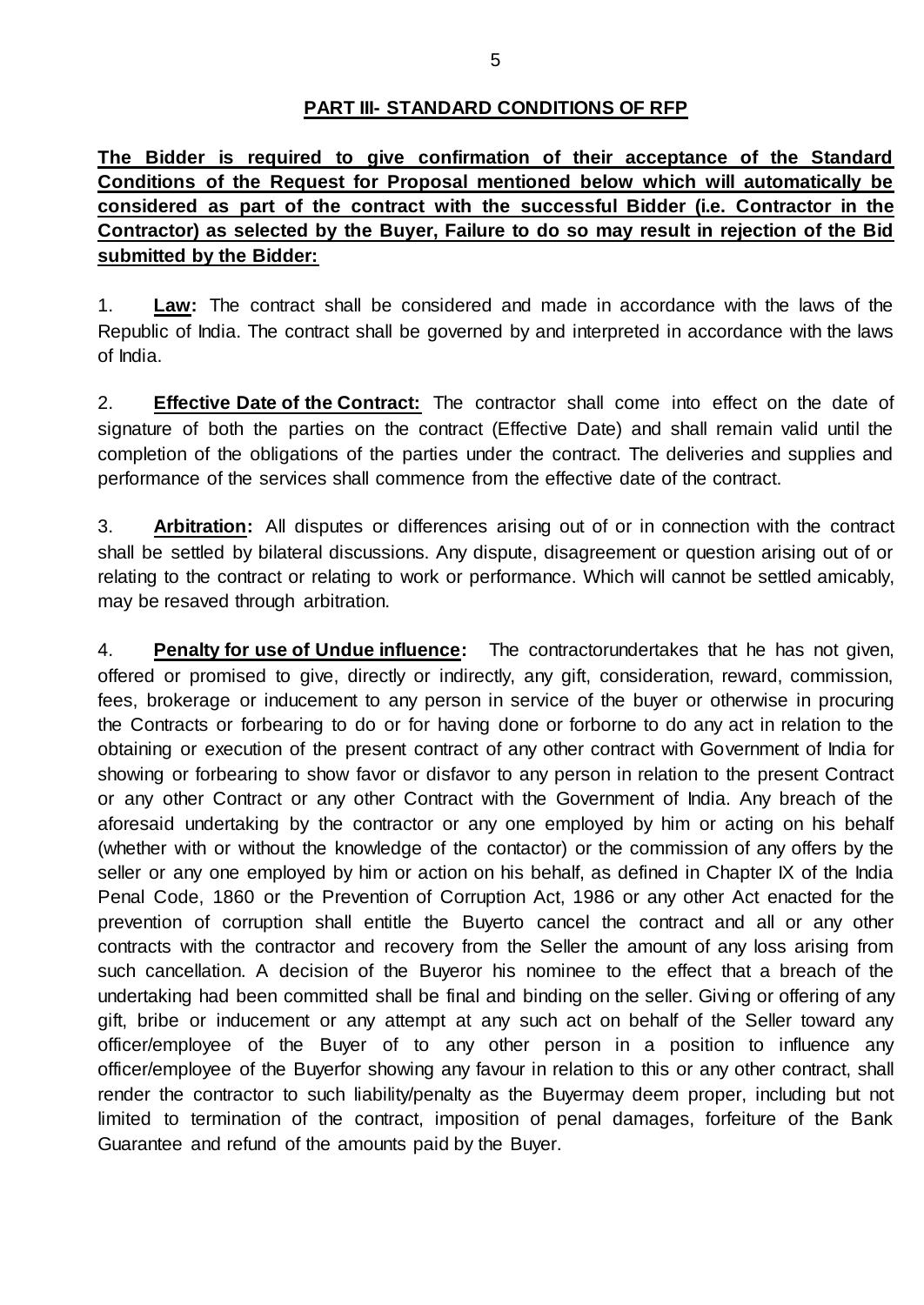5. **Access to Books of Accounts**: In case it is found to the satisfaction of the Buyerthat the contractor has engaged an Agent of paid commission or influence any person to obtain the contract as described in clause relating to Agents/Agency commission and penalty for use of undue influence, the contractor, on a specific request of the Buyer, shall provide necessaryinformation/inspection of the relevant financial documents/information.

6. **Non-disclosure of Contract document:** Except with the written consent of the Buyer/contractor, other party shall not disclose the contract or any provision, specification plan, design, pattern, sample or information thereof to any third party.

7. **Liquidated damages:** In the event of the contractor failure to submit the Bonds, Guarantees and Documents, supply the store/goods and conduct trails, installation of equipments, training, etc as specified in this contract, BUYER may also deduct from the CONTRACTOR as agreed, liquidated damages to the sum of 0.5 % of the contract price of the delayed/undelivered stores/services mentioned above for every week of delay or part of a week, subject to the maximum value of the Liquidated Damages being not higher than 10% of the value of delayed stores.

8. **Termination of Contract**: The Buyer shall have the right to terminate this contract in part or in full in any of the following cases:-

(a) The work is delayed for causes not attributable to Force Majeure for more than (15days) after the scheduled date.

(b) The contractor is declared bankrupt or becomes insolvent.

(c) The completion of work is delayed due to causes of Force Majeure by more than (30days) provided Force Majeure clause is included in contract.

(d) The Buyer has noticed that the Seller has utilized the service of any Indian/Foreign agent in getting this contract and paid any commission to such individual/company etc.

(e) As per decision of the Arbitration Tribunal.

9. **Notices**: Any notice required or permitted by the contract shall be written in the English languages and may be delivered personally.

10. **Transfer and Subletting:** The contractor has no right to give, bargain, sell, asking or sublet of otherwise dispose of the Contract or any part thereof, as well as to give or to let a third party taken benefit or advantage of the present Contract or any part thereof.

11. **Amendments**: No provision of present contract shall be changed or modified in any way (including this provision) either in whole or in part except by an instrument in writing made after the date of this contract and signed on behalf of both the parties and which expressly states to amend the present contract.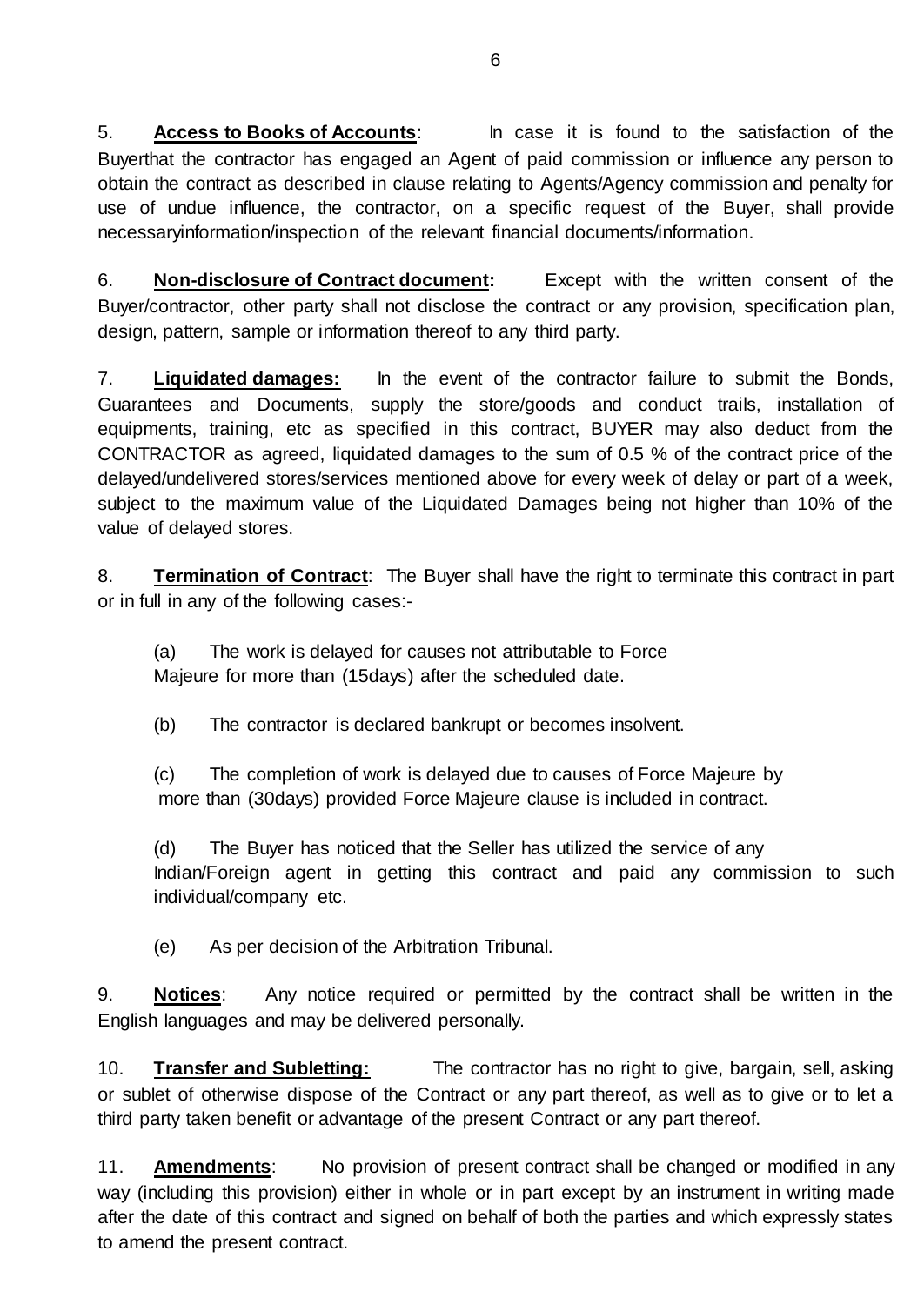# 12. **Taxes and Duties**

#### **(a) General**.

 $(i)$  If Bidder desires to ask for excise duty or Sales Tax/VAT extra, the same must be specifically stated. In the absence of any such stipulation, it will be presumed that the prices include all such charges and no claim for the same will be entertained.

(ii) If reimbursement of any Duty/Tax is intended as extra over the quoted prices, the Bidder must specifically say so. In the absence of any such stipulation it will be presumed that the prices quoted are firm and final and no claim on account of such duty/Tax will be entertained after the opening of tenders.

(iii) If a Bidder choose to quote a price inclusive of any duty/tax and does not confirm inclusive of such duty/tax included in the price. Failure to do so may result ignoring of such offers summarily.

(iv) If a Bidder is exempted from payment of any duty/tax up to any value of supplies from them, he should clearly state that no such duty/tax will be charged by him up to the limit of exemption which he may have. If any concession is available in regard to rate/quantum of any Duty/tax, it should be brought out clearly. Stipulations like, the said duty/tax was presently not applicable but the same will be charged if it becomes leviable later on. Will not be accepted unless in such cases it is clearly stated by a Bidder that such duty/tax will not be charged by him even if the same becomes applicable later on. Inrespect of the Bidders, who fail to comply with this requirements, their quote prices shall be loaded with the quantum of such duty/tax which is normally applicable on the item in question for the purpose of comparing their prices with other Bidders.

(v) Any change in any duty/tax upward/downward as a result of any statutory variation in excise taking place within contract terms shall be allowed to the extent of actual quantum of such duty/tax paid by the supplier. Similarly, in case of downward revision in any duty/tax, the actual quantum of reduction of such duty/tax shall be reimbursed to the Buyer by the Eller, All such adjustments shall include all relief, exemptions, rebates, concessions etc, if any obtained by the contractor.

## (b) **Customs Duty:**

(i) For imported stores offered against forward delivery, the Bidder shall quote prices thereof exclusive of customs duty. The Bidder shall specify separately the C.I.F. prices and total amount of customs duty payable. They will also indicate correctly the rate of customs duty applicable along with Indian Customs Tariff Number. Customs duty as actually paid will be reimbursed on production of necessary documents i.e (a) Triplicate copy of the bill of entry, (b) copy of bill of lading; (c) a copy of foreign principal's invoice. However, if the Bidder imports the stores in question against his own commercial quota Import Licenses, he will also be required to submit in addition the triplicate copy of bills of entry etc. a certificate from his Internal Auditor on the bill itself, to the effect that the following items/quantity in the bill of entry related to the stores imported against Defence Buyer contract.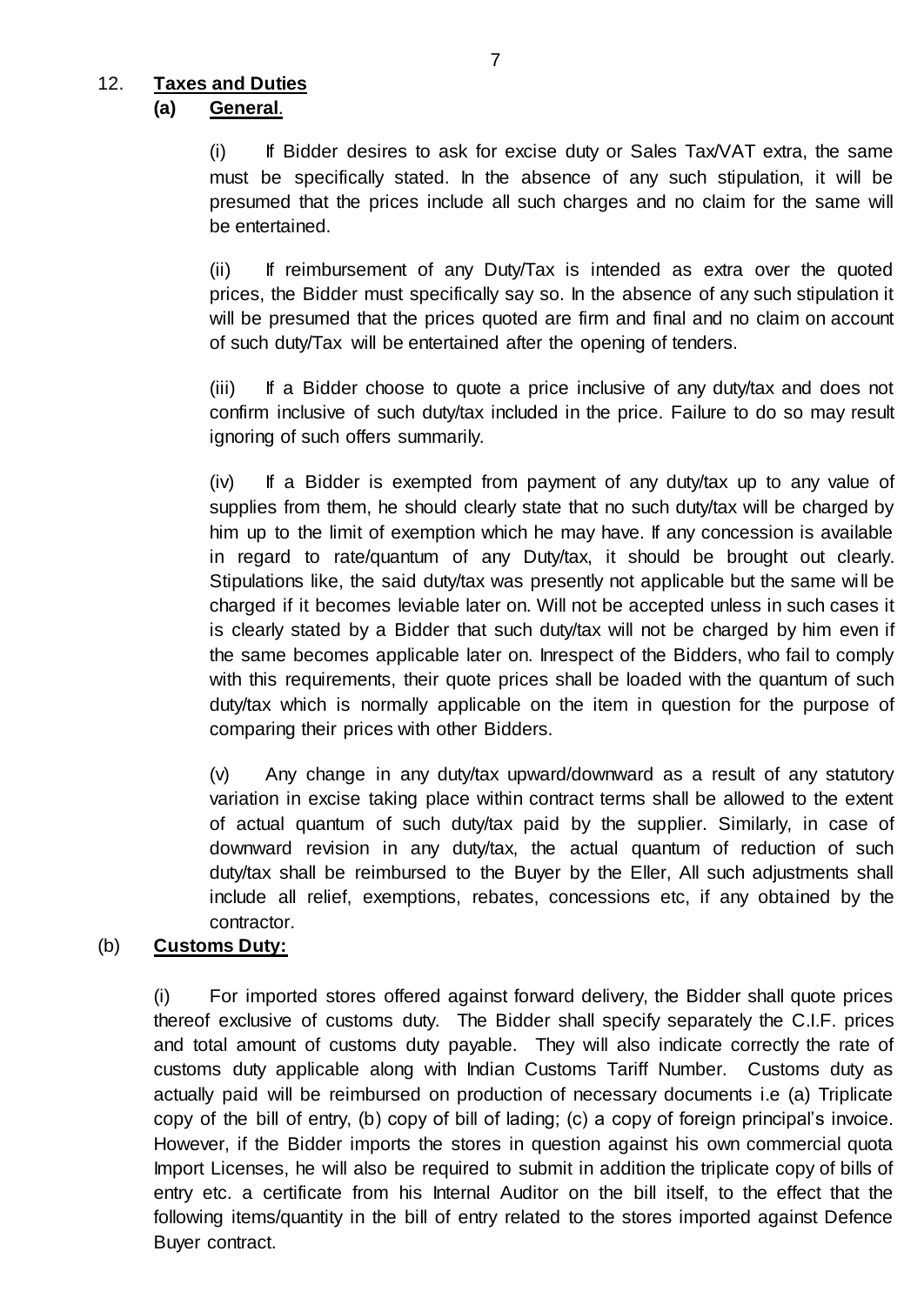(ii) Subsequent to the reimbursement of customs duty, the Bidder will submit to the concerned Payment Authority a certificate to the effect that he has not obtained any refund of customs duty subsequent to the payment of duty to the Customs authority by him. In addition, he shall also submit to the Paying Authority concerned a certificate immediately after a period of three months from the date of payment of the duty to customs authorities to the effect that he has not applied for refund of the customs duty subsequent to the payment of duty to the customs authorities by him.

(iii) In case the Bidder obtains any refund of customs duty, subsequently to the payment of the same by him to the customs authorities and reimbursement of the customs duty to him by the Payment Authority, he should forthwith furnish the details of the refund obtained and afford full credit of the same to the Buyer.

#### (c) **Excise Duty.**

(i) Where the excise duty is payable on advalorem basis, the Bidder should submit along with the tender, the relevant form and the Manufacture's price list showing the actual assessable value of the stores as approved by the Excise authorities.

(ii) Bidders should note that in case any refund of excise duty is granted to them by Excise authorities in respect of Stores supplied under the contract, they will pass on the credit to the Buyer immediately along with a certificate that the credit so passed on relates to the Excise Duty, originally paid for the stores supplied under the contract. In case of their failure to do so, within 10 days of the issue of the excise duty refund orders to them by the Excise Authorities the Buyer would be empowered to deduct a sum equivalent to the amount refunded by the Excise Authorities without any further reference to them from any of their outstanding bills against the contract or any other pending Government Contract and that no disputes on this account would be raised by them.

(iii) The Seller is also required to furnish to the Paying Authority thefollowing certificates:-

(aa) Certificate with each bill to the effect that no refund has beenobtained in respect of the reimbursement of excise duty made to the Seller during three months immediately preceding the date of the claim covered by the relevant bill.

(ab) Certificate as to whether refunds have been obtained or applied for by them or not in the preceding financial year after the annual Audit of their accounts also indicating details of suchrefunds/applications, if any.

(ac) A certificate along with the final payment bills of the Seller to theeffect whether or not they have any pending appeal/protest for refund or partial refund of excise duties already reimbursed to the Seller by the Government pending with the Excise authorities and if so, the nature, the amount involved, and the position of such appeals.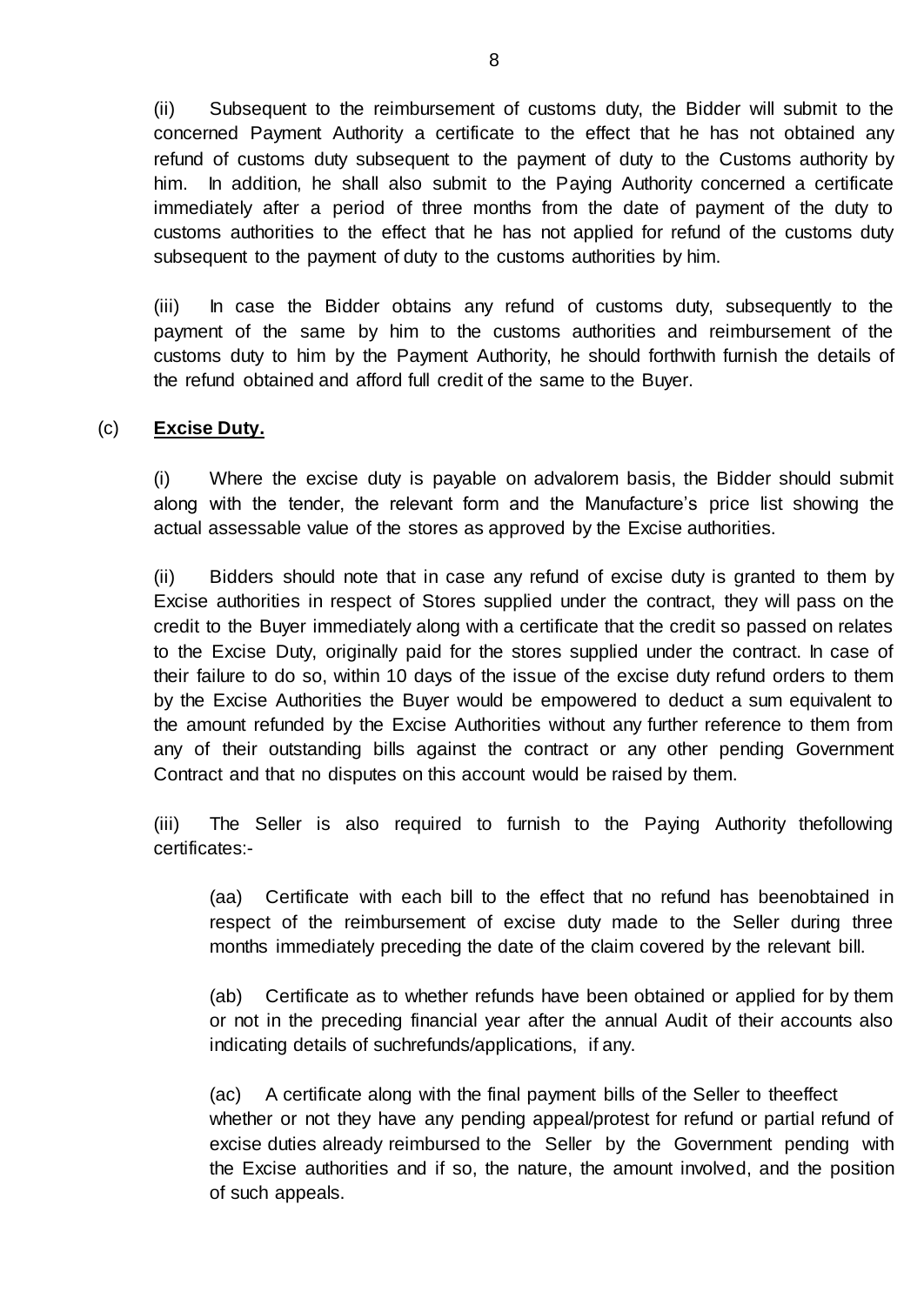(ad) An undertaking to the effect that in case it is detected by theGovernment that any refund from Excise Authority was obtained by the Seller after obtaining reimbursement from the Paying Authority, and if the same is not immediately refunded by the Seller to the Paying Authority giving details and particulars of the transactions, Paying Authority will have full authority to recover such amounts from the Seller's outstanding bills against thatparticular contract or any other pending Government contractsand that no dispute on this account would be raised by theSeller.

(iv) Unless otherwise specifically agreed to in terms of the contract, theBuyer shall not be liable for any claim on account of fresh impositionand/or increase of Excise Duty on raw materials and/or componentsused directly in the manufacture of the contracted stores takingplace during the pendency of the contract.

#### (d) **Sales Tax/VAT**:

 $(i)$  If it is desired by the Bidder to ask for Sales tax/VAT to be paid as extra, the same must be specifically stated. In the absence of any such stipulation in the bid, it will be presumed that the prices quoted by the Bidder are inclusive of sales tax and no liability of sales tax will be developed upon the Buyer.

(ii) On the Bids quoting sales tax, the rate and the nature of Sales Tax applicable at the time of supply should be shown separately. Sales tax will be paid to the contractor at the rate at which it is liable to be assessed or has actually been assessed provided the transaction of sale is legally liable to sales tax and the same is payable as per the terms of the contract.

## (e) **Octroi Duty & Local Taxes**:

(i) Normally, materials to be supplied to Government Departments against government Contracts are exempted from levy of town, Octroi Duty, Terminal Tax and other levies of local bodies. The local Town/Municipal Body regulations at times, however, provide for such Exemption only on production of such exemption certificate from any authorized officer. contractor should ensure that stores ordered against contracts placed by this office are exempted from levy of Town/Octroi Duty, Terminal Tax other local taxes and duties. Whether required, they should obtain the exemption certificate from the Buyer, to avoid payment of such local taxes or duties.

(ii) In case where the Municipality or other body insist upon payment of these duties or taxes the same should be paid by the contractor to avoid delay in supplies and possible demurrage charges. The receipt obtained for such payment should be forwarded to the Buyer without delay together with a copy of the relevant act or by laws/notifications of the Municipality of the local body concerned to enable him to take up the question of refund with the concerned bodies if admissible under the said acts or rules.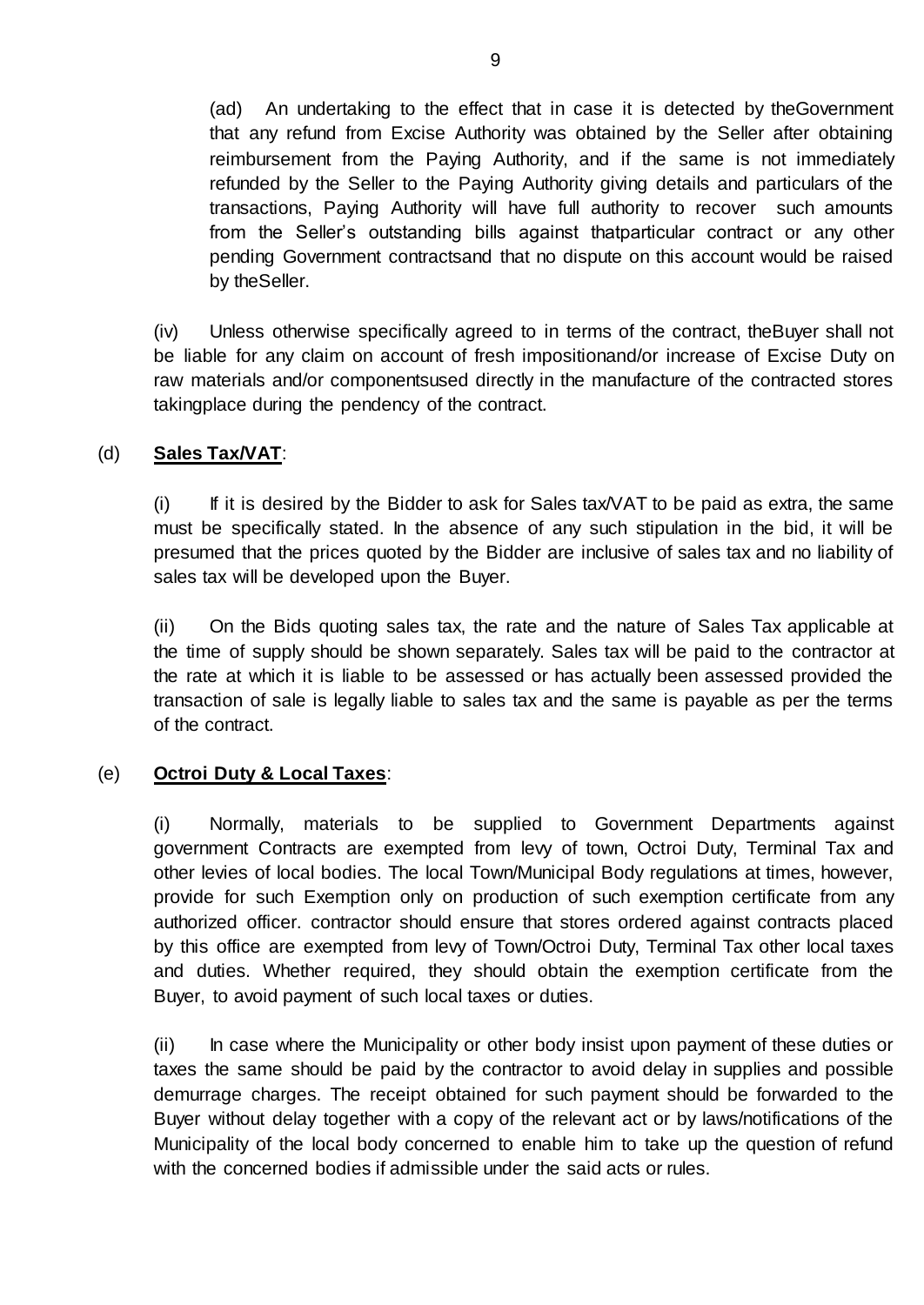## **PART IV- SPECIAL CONDITIONS OF RFP**

**The Bidder is required to give confirmation of their acceptance of Special Conditions of the RFP mentioned below which will automatically be considered as part of the Contract concluded with the successful Bidder (i.e. Contractor in the Contract) as selected by the Buyer, Failure to do so may resulting rejection of Bid submitted by the Bidder.**

#### 1. **Performance Guarantee:**

(a) **In case of indigenous Contractor:**The Bidder will be required to furnish a performance Guarantee by way of Bank Guarantee through a public sector bank or a private bank authorized to conduct government business (Nepal SBI Bank Ltd or Everest Bank Ltd) for a sum equal to10% of the contract value within 30 days of signing of this contract. Bank Guarantee will be valid up to 60 days beyond the date of warranty.

#### **OR**

- (b) **In case of Foreign Contractor:-** -NA-
- 2. **Option Clause:** Philosophysis ANA-
- 3. **Tolerance Clause:** -NA-

4. **Payment Terms for Indigenous Sellers:** The 100% payment will be made after completion of workand acceptance by the user.

5. **Advance Payments:** No advance payment (s) will be made.

#### 6. **Warranty:**

(a) The following Warranty will form part of the contract placed on the successful Bidder:-

(i) The Seller warrants that the goods supplied or work carried out under the contractconform to technical specifications prescribed and shall performaccording to the said technical specifications.

(ii) The Seller warrants for a period of 24months from the dateof acceptance of stores by Joint Receipt Inspection or date ofinstallation and commissioning, whichever is later, that thegoods/stores supplied under the contract and each component usedin the manufacture thereof shall be free from all types ofdefects/failures.

(iii) If within the period of warranty, the goods are reported by the Buyerto have failed to perform as per the specifications, the Seller shalleither replace or rectify the same free of charge, within a maximumperiod of 45 days of notification of such defect received by theSeller.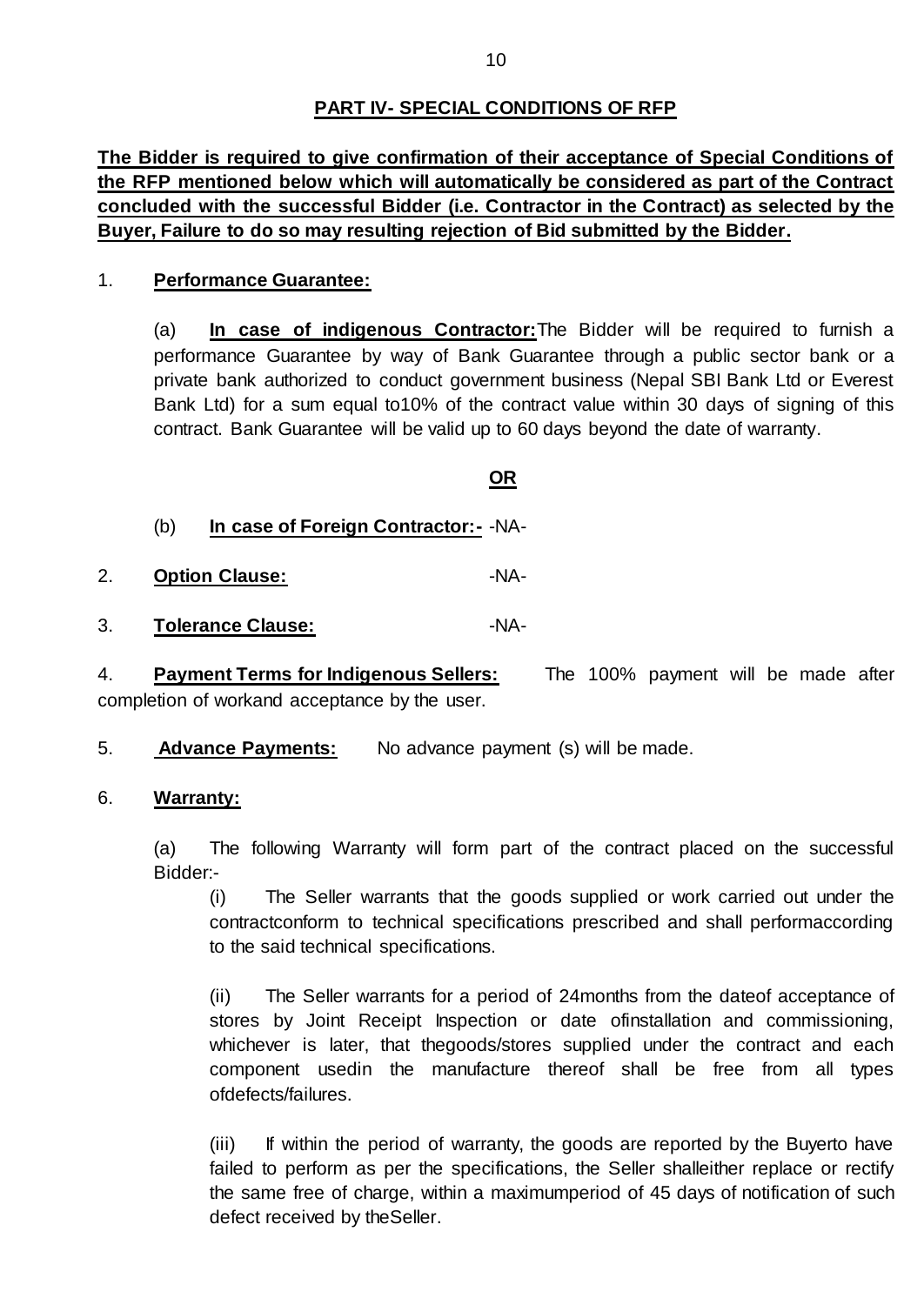(iv) In case the complete delivery of Engineering Support Package is delayed beyond the period stipulated in this contract, the Seller undertakes that the warranty period for the goods/stores shall be extended to that extent.

# 7. **Price Variation (PV) Clause.** The following conditions would be applicable to Price Adjustment:-

- (a) Base dates shall be due dates of opening of price bids.
- (b) Date of adjustment shall be midpoint of manufacture.

(c) No price increase is allowed beyond original DP unless the delay is attributable to the Buyer.

(d) No price adjustment shall be payable on the portion of contract price paid to the Seller as an advance payment.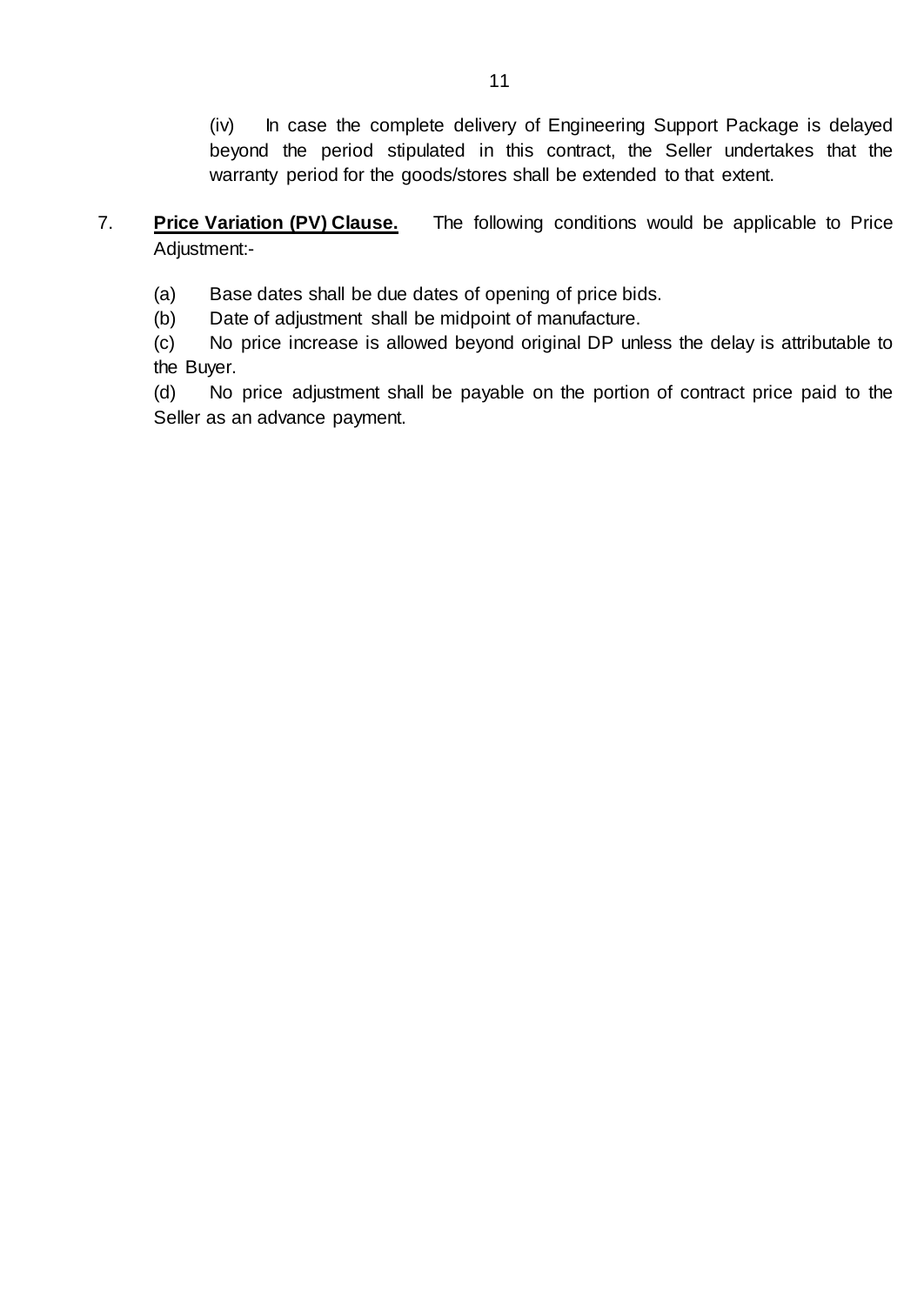### **PART V- EVALUATION CRITERIA & PRICE BIDS ISSUES**

1. **Evaluation Criteria**: The broad guidelines for evaluation of Bids will be as follows:-

(a) Only those Bids will be evaluated which are found to be fulfilling all the eligibility and qualifying requirements of the RFP.

(b) Overalllowest bidder will be selected incase multiple venders/firms quote the same rate/price quoted by the Bidder as per the Price Format. The consideration of taxes and duties in evaluation process will be as follows:-

(i) in case where only indigenous Bidders are competing, all taxes and duties (including those which exemption certificates are issued) quoted by the Bidders will be considered. The Ultimate cost to the Buyer would be the deciding factor for ranking of Bids.

(ii) In cases where both foreign and indigenous Bidders are competing, following criteria would be followed:-

(aa) In case of foreign Bidders, the basic cost (CIF) quoted by them would be the basis for the purpose of comparison of various tenders.

(ab) In case of indigenous Bidders, excise duty on fully formed equipment would be offloaded.

(ac) Sales tax and other local levies, i.e. octroi, entry tax etc would be ignored in case of indigenous Bidders.

(c) The Bidders are required to spell out the rates of VAT, service Tax, etc in unambiguous terms; otherwise their offers will be loaded with the maximum rates of duties and taxes for the purpose of comparison of prices. If reimbursement of VAT or any other applicable taxes is intended as extra, over the quoted prices, the Bidder must specifically say so. In the absence of any such stipulation it will be presumed that the prices quoted are firm and final and no claim on account of such duties will be entrained after the opening of tenders. If a Bidder chooses to quote a price inclusive of any duty and does not confirm inclusive or such duty so included is firm and final, he should clearly indicate the rate of such duty and quantum of excise duty included in the price. Failure to do so may result in ignoring of such offers summarily. If aBidder is exempted from payment of VAT/any other applicable taxesupto any value of supplies from them, they should clearly state that no tax will be charged by them up to the limit of exemption which they may have. If any concession is available in regard to rate/quantum of VAT/any other applicable taxes, it should be brought out clearly. Stipulations like VAT was presently not applicable but the same will be charged if it becomelivable later on, will not be accepted unless in such cases it is clearly stated by a Bidder that any duty/tax duty will not be charged by him even if the same becomes applicable lateron. In respect of the Bidders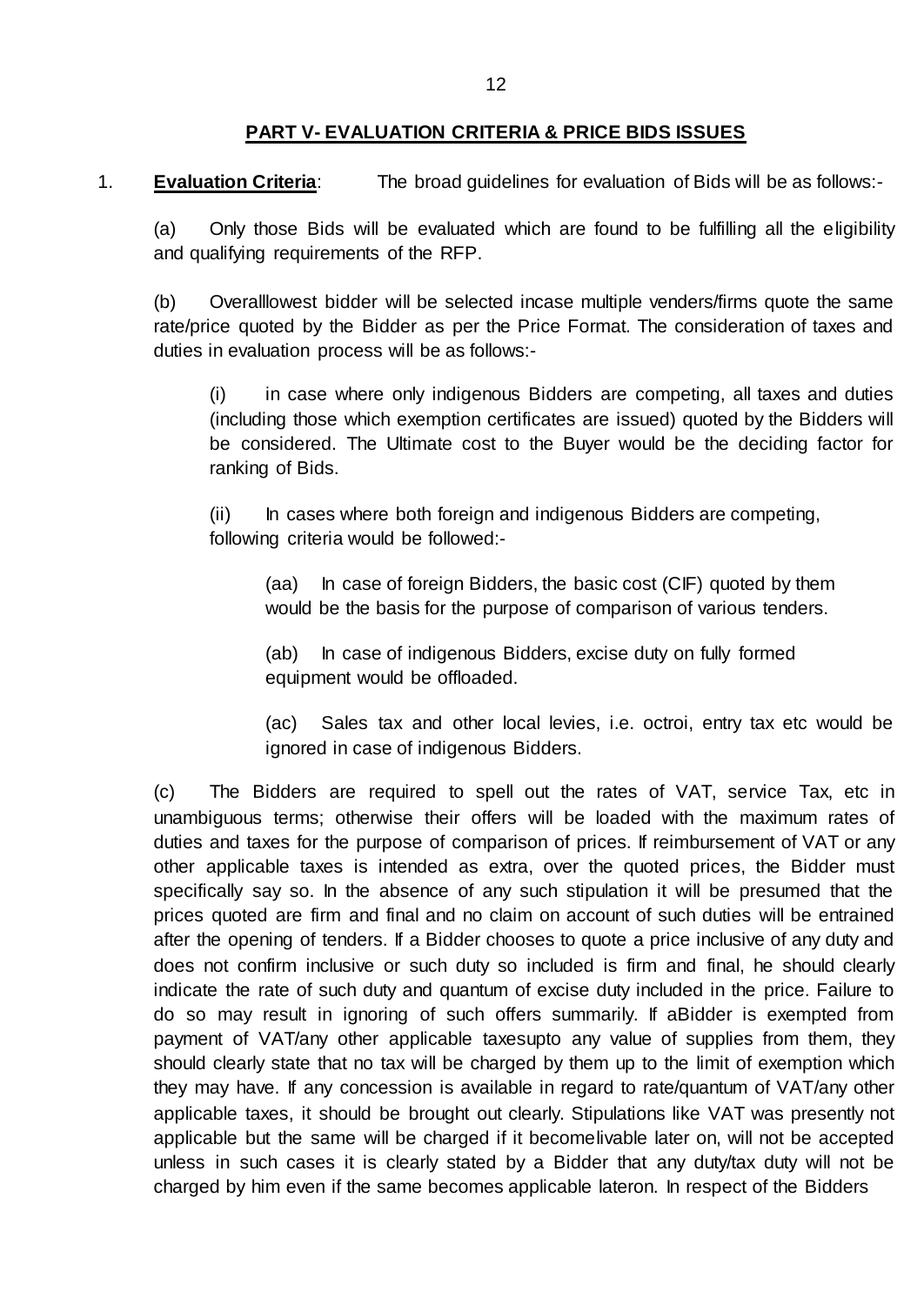who fail to comply with this requirement, their quoted prices shall be loaded with thequantum of excise duty which is normally applicable in the item in question for the purpose of comparing their prices with other Bidders. The same logic applies VAT/any other applicable taxes also.

(d) The Lowest Acceptable bid will be considered further for placement of contract/ Supply Order after complete clarification and price negotiations as decided by the contratee. The Buyer will have the right to award contracts to different Biddersfor being lowest in particular items. TheBuyer also reserves the right to doApportionment of work, if it is convinced that Lowest Bidder is not a position to supply full quantity in stipulated time.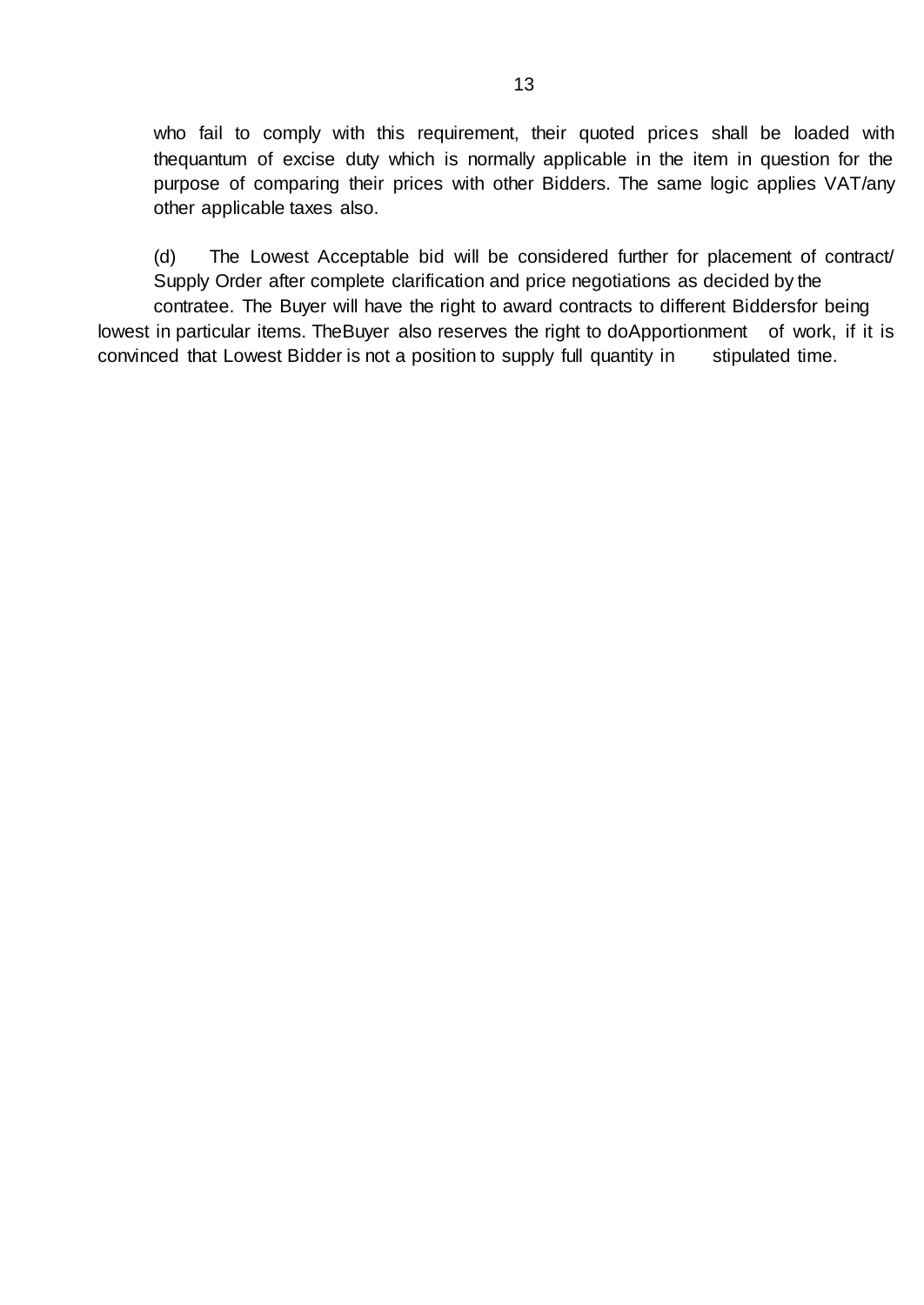# 2. **Please Specify the following**:-

(All columns are to be filled otherwise the offer is liable to be rejected)

| S/No | Details                                                      | To be filled by the Firm |
|------|--------------------------------------------------------------|--------------------------|
| (a)  | Is Excise duty/Tax extra? (Answerer in Yes/No)               |                          |
|      | If Excise duty is extra, indicate the extent/current rate of |                          |
|      | Excise duty livable for item                                 |                          |
| (b)  | Is Sales Tax extra ? (Answerer in Yes/No)                    |                          |
|      | If Sales Tax is extra, indicate the rate against the         |                          |
|      | <b>Concessional Form</b>                                     |                          |
| (c)  | Is customs duty Exemption Certificate (CDE) required         |                          |
|      | (Answerer in Yes/No) If CDE is required indicate and         |                          |
|      | enclose the notification under which CDE can be issued.      |                          |
|      | If CDE is required indicate Cost Including Freight (CIF)     |                          |
|      | value of stores to be imported                               |                          |
|      | If CDE is required indicate the Customs Duty payable.        |                          |
| (d)  | Is your company exempted from payment of sales Tax and       |                          |
|      | Excise Duty ? (Answerer in Yes/No)                           |                          |
| (e)  | Is the VAT extra? (Answerer in Yes/No)                       |                          |
|      | If yes, Then mentioned the following:-                       |                          |
|      | (a) Total Value on which VAT is livable (b) Rate of VAT (c)  |                          |
|      | Total Value of VAT leviable.                                 |                          |
| (g)  | Any other duty/levy                                          |                          |
| (h)  | Details of EMD (if applicable)                               |                          |
| (j)  | Acceptance of Performance Bank Guarantee on                  |                          |
|      | confirmation of order                                        |                          |

3. Total landed cost of project (Price Bid Ser No 1 + Price Bid Ser No 2) = NRs\_\_\_\_\_\_

Date :

Company Seal (Authorized Signatory of Company)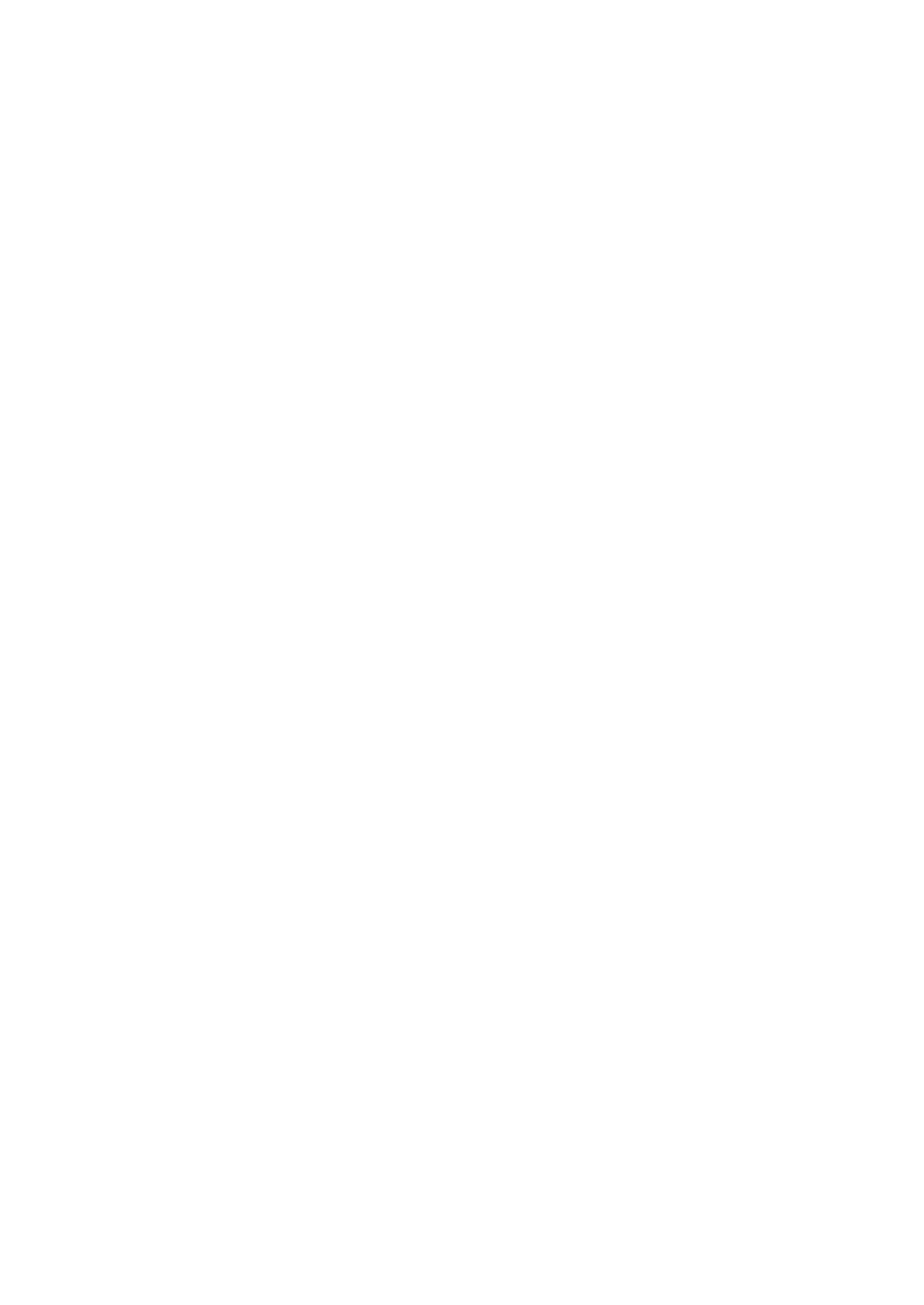## **PRICE BID**

## **RENOVATION AND TILING AT PENSION PAYING OFFICE, DHARAN**

Tender No. WO/\_\_\_\_\_\_\_\_\_\_\_\_\_\_\_\_ /Accts Dated Dec 2021

| Date & Time to reach this office:       | 1430hrs by<br>24 Dec 2021         |  |  |
|-----------------------------------------|-----------------------------------|--|--|
| Time and date of opening of Tenders     | 1500hrs on<br>24 Dec 2021         |  |  |
| <b>Validity of Tender required till</b> | 180 days from the date of opening |  |  |

### **1378.Details of works offered**

| S/No           | <b>Particulars</b>                                        | <b>Brand</b> | Qty/Area      | <b>Rate</b> | <b>Amount</b> |
|----------------|-----------------------------------------------------------|--------------|---------------|-------------|---------------|
|                |                                                           | Name of      |               |             |               |
|                |                                                           | Item         |               |             |               |
| $\mathbf{1}$   | Renovation of 01x Store Shed behind MI Room of PPO Dharan |              |               |             |               |
| (i)            | <b>Dismentling CGI Sheet</b>                              |              | 643.50 Sq ft  |             |               |
| (ii)           | Dismental of old brick wall                               |              | 100.35 Cu ft  |             |               |
| (iii)          | <b>Brick Masonary work</b>                                |              | 128.27 Cu ft  |             |               |
|                | $(1:4 \text{ c/m ratio})$                                 |              |               |             |               |
| (iv)           | Cement Plaster (1:4 C/m ratio)                            |              | 917.49 Sq ft  |             |               |
| (v)            | <b>MS Black Pipe</b>                                      |              | 368.45 Kg     |             |               |
| (vi)           | <b>CCGI</b> Sheet roofing work                            |              | 680.00 Sq ft  |             |               |
| (vii)          | Rain shed repair work                                     |              | 139.58 Sq ft  |             |               |
| $\overline{2}$ | Renovation of Patient waiting Area in MI Room             |              |               |             |               |
| (i)            | Earth excavation and leveling                             |              | 464.00 Cu ft  |             |               |
|                | work                                                      |              |               |             |               |
| (ii)           | Earth filling work                                        |              | 40.95 Cu ft   |             |               |
| (iii)          | Brick masonary work for drain<br>raising                  |              | 15.05 Cu ft   |             |               |
| (iv)           | Plaster work (1:4 c/m ratio)                              |              | 97.55 Sq ft   |             |               |
| (v)            | Brick solling work                                        |              | 847.30 Sq ft  |             |               |
| (vi)           | PCC work for flooring 1:2:4 c/m<br>ratio                  |              | 209.98 Cu ft  |             |               |
| (vii)          | MS Black pipe for post (Medium<br>Pipe)                   |              | 583.26 Kg     |             |               |
| (viii)         | CGI Color sheet for<br>32mm<br>roofing                    |              | 987.00 Sq ft  |             |               |
| (ix)           | Drain cover grill jalli                                   |              | <b>75 KG</b>  |             |               |
| (x)            | Cement punning work                                       |              | 933.69 Sq ft  |             |               |
| $\overline{3}$ | Tiling of 02 x IB Staff Quarters                          |              |               |             |               |
| (i)            | Tiling Area of 02 x IB Staff Qtrs                         |              | 1229.50 Sq ft |             |               |
|                |                                                           |              |               | Total       |               |
| <b>VAT</b>     |                                                           |              |               |             |               |
| <b>G/Total</b> |                                                           |              |               |             |               |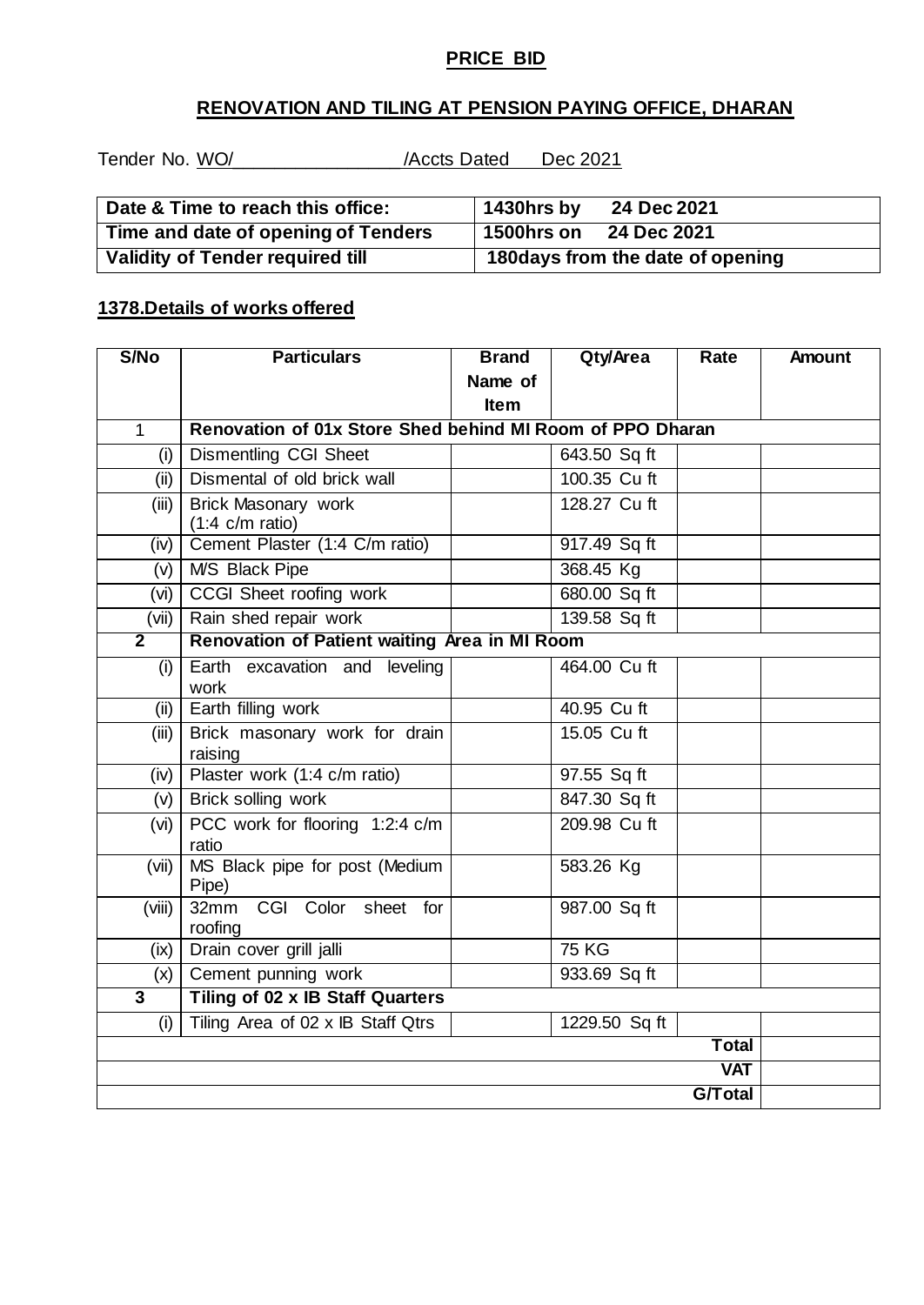# **EMBASSY OF INDIA PENSION PAYING OFFICE, DHARAN (NEPAL)**

## **INVITING BIDS FOR RENOVATION AND TILINGAT PPO, DHARAN**

1. Sealed tender documents/quotations are invited directly from reputed bidders for Interior painting at Embassy of India, Pension Paying Office, Dharan (Nepal) :-

| S/No   | <b>Detail of works</b>                                     | <b>Area</b>   |  |  |
|--------|------------------------------------------------------------|---------------|--|--|
| (a)    | Renovation of 01 x Store Shed behind MI Room of PPO Dharan |               |  |  |
| (i)    | <b>Dismentling CGI Sheet</b>                               | 643.50 Sq ft  |  |  |
| (iii)  | Dismental of old brick wall                                | 100.35 Cu ft  |  |  |
| (iii)  | Brick Masonary work (1:4 c/m ratio)                        | 128.27 Cu ft  |  |  |
| (iv)   | Cement Plaster (1:4 C/m ratio)                             | 917.49 Sq ft  |  |  |
| (V)    | <b>MS Black Pipe</b>                                       | 368.45 Kg     |  |  |
| (vi)   | CCGI Sheet roofing work                                    | 680.00 Sq ft  |  |  |
| (vii)  | Rain shed repair work                                      | 139.58 Sq ft  |  |  |
| (b)    | Renovation of Patient waiting Area in MI Room              |               |  |  |
| (i)    | Earth excavation and leveling work                         | 464.00 Cu ft  |  |  |
| (ii)   | Earth filling work                                         | 40.95 Cu ft   |  |  |
| (iii)  | Brick masonary work for drain raising                      | 15.05 Cu ft   |  |  |
| (iv)   | Plaster work (1:4 c/m ratio)                               | 97.55 Sq ft   |  |  |
| (v)    | Brick soling work                                          | 847.30 Sq ft  |  |  |
| (vi) l | PCC work for flooring 1:2:4 c/m ratio                      | 209.98 Cu ft  |  |  |
| (vii)  | MS Black pipe for post (Medium Pipe)                       | 583.26 Kg     |  |  |
| (viii) | 32mm CGI Color sheet for roofing                           | 987.00 Sq ft  |  |  |
| $(ix)$ | Drain cover grill jalli                                    | <b>75 KG</b>  |  |  |
| (x)    | Cement punning work                                        | 933.69 Sq ft  |  |  |
| (c)    | Tiling of 02 x IB Staff Quarters                           |               |  |  |
| (i)    | Tiling Area of 02 x IB Staff Qtrs                          | 1229.50 Sq ft |  |  |

2. Overall lowest bidder will be selected incase multiple venders/firms quote the same rate/price quoted by the Bidder as per the Price Format. The last date of receipt of offer in sealed envelope is on or before 24 Dec 2021 up to 1430 hrs. The notice is also available on website [www.indianembassy.org.np.](http://www.indianembassy.org.np/) The bid documents can be collected from Embassy of India, Pension Paying Office, Dharan (Nepal). Tele No 025-520297.

> Officer-in-Charge Embassy of India Pension Paying Office Dharan (Nepal)